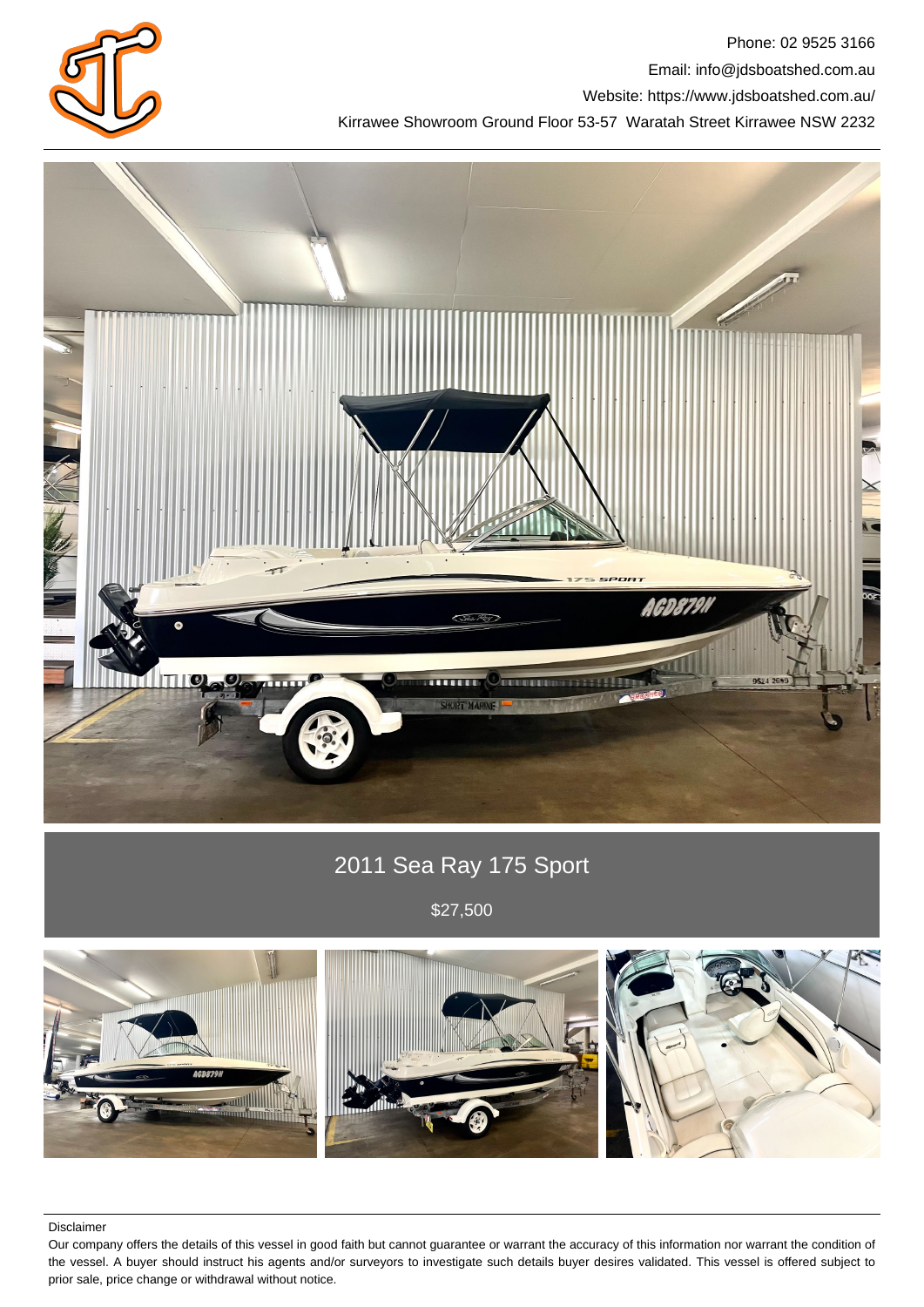

# **Specifications**

### **Boat Details**

Price \$27,500 Boat Brand Sea Ray Model 175 SPORT Length 5.30 Year 2011 Category Bowrider Hull Style Single Hull Type Fibreglass Power Type **Power Power** Power Stock Number Suburb **KIRRAWEE** Engine Make Mercruiser

Condition Used State New South Wales

### **Description**

2011 Sea Ray 175 Sport with a Brooker Multi roller trailer available now!

Looking for a family bowrider? This 175 Sea Ray is great value for money big enough to fit your family but small enough for easy towing and handling.

Only 203hrs on the clock!

Options Include:

- Mercruiser 3.0L with power steering
- Bimini Top
- Alpha one gearbox with hydrofoil
- Lowrance sounder
- Sony Stereo 2 x Speakers
- Manifold and riser done in 2020
- Stainless Ladder
- Bow and Cockpit cover
- All over cover
- 2010 Brooker Muilt Roller Trailer w/ LED Trailer Lights

Come and check it out in our undercover Kirrawee showroom!

Get in touch for more details!

| <b>Features</b>                   |                 |
|-----------------------------------|-----------------|
| <b>Builder</b>                    | Sea Ray         |
| <b>Hull Construction Material</b> | Fibreglass      |
| <b>Hull Type</b>                  | <b>Bowrider</b> |
| Beam/Width (m)                    | 2.1             |

#### Disclaimer

Our company offers the details of this vessel in good faith but cannot guarantee or warrant the accuracy of this information nor warrant the condition of the vessel. A buyer should instruct his agents and/or surveyors to investigate such details buyer desires validated. This vessel is offered subject to prior sale, price change or withdrawal without notice.